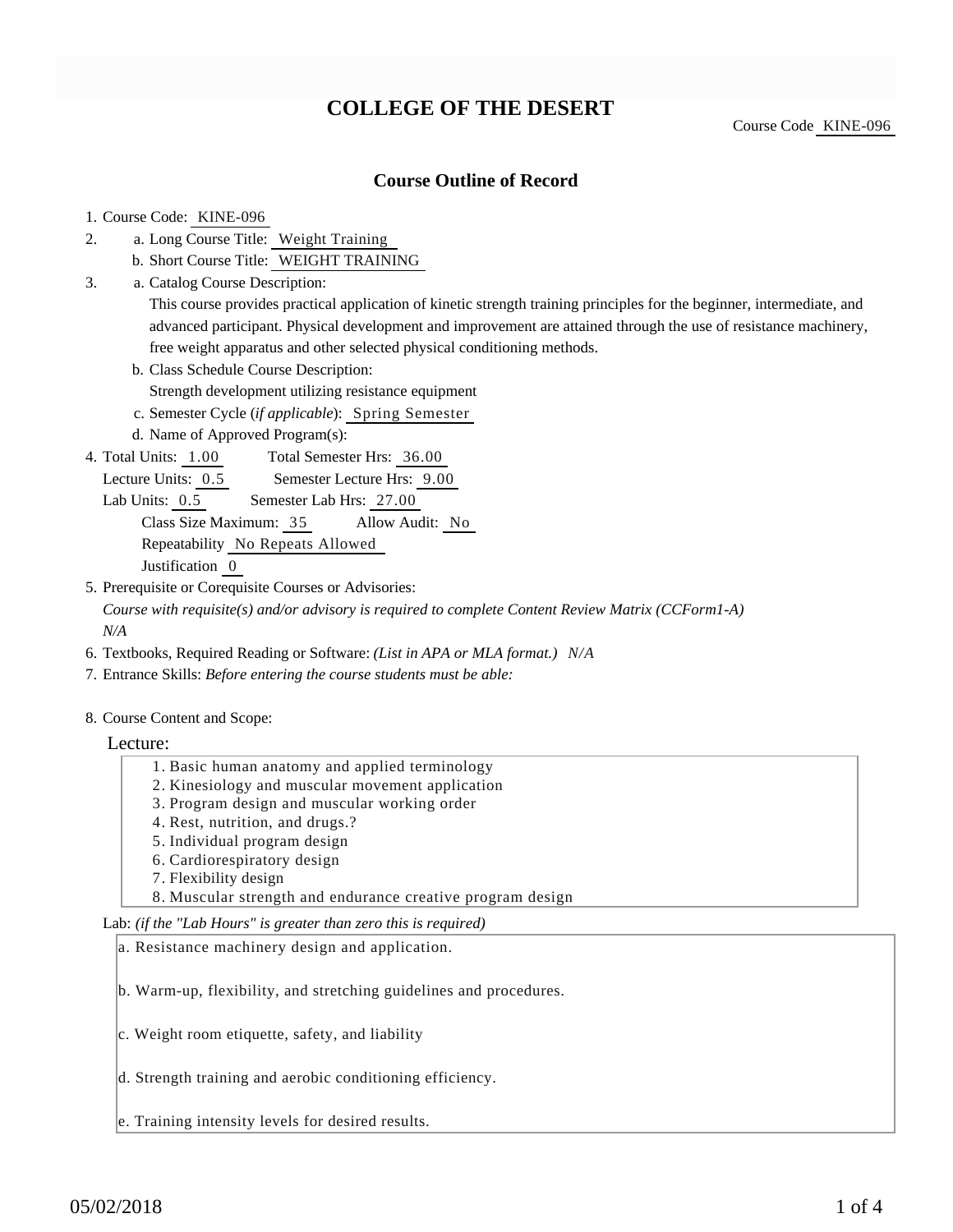## KINE 096-Weight Training

9. Course Student Learning Outcomes:

1.

Design and implement a functional and systematic weight training program while demonstrating proper lifting techniques.

10. Course Objectives: Upon completion of this course, students will be able to:

a. Demonstrate an understanding of basic anatomical terminology.

b. Comprehend specific functional capacities of resistance machinery, free weights, and cardiovascular conditioning machinery.

c. Identify and associate machinery with muscular movement.

d. Design and implement a functional and systematic weight training program based upon kinetic muscular working order, efficiency and strength, and conditioning principles.

e. Execute appropriate warm-up, flexibility, and stretching procedures involving the use of resistance and free weight machinery and cardiovascular training and conditioning machinery.

f. Demonstrate an understanding of weight room etiquette, safety and liability guidelines and procedures.

g. Demonstrate proper lifting techniques for all resistance weight training machinery.

h. Demonstrate and differentiate between cardiovascular, anaerobic, aerobic, and fat metabolism principles of conditioning.

i. Demonstrate an improved total physical fitness level.

11. Methods of Instruction: *(Integration: Elements should validate parallel course outline elements)* 

- a. Activity
- b. Demonstration, Repetition/Practice
- c. Discussion
- d. Individualized Study
- e. Lecture
- f. Observation
- g. Participation

#### Other Methods:

Guest speakers. Student reports. Audio/visual presentations.

12. Assignments: (List samples of specific activities/assignments students are expected to complete both in and outside of class.) In Class Hours: 36.00

Outside Class Hours: 18.00

a. In-class Assignments

1. Skill practice.

2. Additional conditioning.

Written analysis of performance and progress.

b. Out-of-class Assignments

Reading assignments.

Written analysis of performance and progress.

13. Methods of Evaluating Student Progress: The student will demonstrate proficiency by:

- Written homework
- Term or research papers
- Laboratory projects
- Field/physical activity observations
- Group activity participation/observation
- Self/peer assessment and portfolio evaluation
- Student participation/contribution
- Student preparation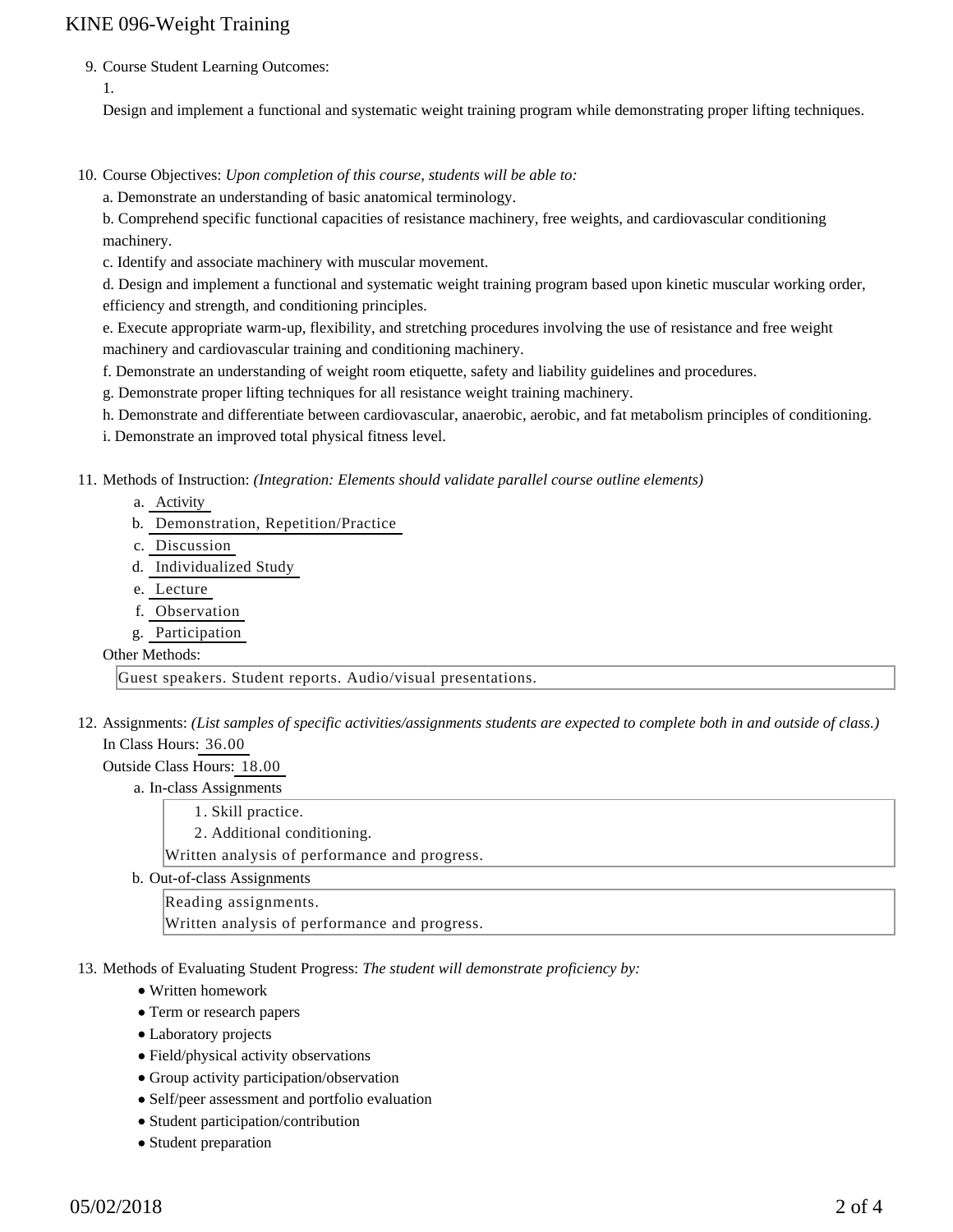# KINE 096-Weight Training

14. Methods of Evaluating: Additional Assessment Information:

a. Completing essay assignment b. Demonstrating proficiency in skill sets c. Improvement in performance as defined by baseline measures against post testing d. Extent to which individual goals are met

|                                                                                                                                                                                                                                                                                                                                                                                                                                                                                                                                                                                                                                                                                                                                                                                                                                                                                                                                                          | 15. Need/Purpose/Rationale -- All courses must meet one or more CCC missions.<br>PO-GE C5 - Personal Growth and Development<br>Exhibit habits of intellectual exploration, personal responsibility, and well being.<br>IO - Personal and Professional Development<br>Demonstrate an understanding of ethical issues to make sound judgments and decisions. |                                                                      |                      |                     |                     |  |
|----------------------------------------------------------------------------------------------------------------------------------------------------------------------------------------------------------------------------------------------------------------------------------------------------------------------------------------------------------------------------------------------------------------------------------------------------------------------------------------------------------------------------------------------------------------------------------------------------------------------------------------------------------------------------------------------------------------------------------------------------------------------------------------------------------------------------------------------------------------------------------------------------------------------------------------------------------|------------------------------------------------------------------------------------------------------------------------------------------------------------------------------------------------------------------------------------------------------------------------------------------------------------------------------------------------------------|----------------------------------------------------------------------|----------------------|---------------------|---------------------|--|
|                                                                                                                                                                                                                                                                                                                                                                                                                                                                                                                                                                                                                                                                                                                                                                                                                                                                                                                                                          | 16. Comparable Transfer Course                                                                                                                                                                                                                                                                                                                             |                                                                      |                      |                     |                     |  |
|                                                                                                                                                                                                                                                                                                                                                                                                                                                                                                                                                                                                                                                                                                                                                                                                                                                                                                                                                          | <b>University System</b>                                                                                                                                                                                                                                                                                                                                   | <b>Campus</b>                                                        | <b>Course Number</b> | <b>Course Title</b> | <b>Catalog Year</b> |  |
|                                                                                                                                                                                                                                                                                                                                                                                                                                                                                                                                                                                                                                                                                                                                                                                                                                                                                                                                                          | 17. Special Materials and/or Equipment Required of Students:                                                                                                                                                                                                                                                                                               |                                                                      |                      |                     |                     |  |
|                                                                                                                                                                                                                                                                                                                                                                                                                                                                                                                                                                                                                                                                                                                                                                                                                                                                                                                                                          | 18. Materials Fees:                                                                                                                                                                                                                                                                                                                                        | Required Material?                                                   |                      |                     |                     |  |
|                                                                                                                                                                                                                                                                                                                                                                                                                                                                                                                                                                                                                                                                                                                                                                                                                                                                                                                                                          | <b>Material or Item</b>                                                                                                                                                                                                                                                                                                                                    |                                                                      | <b>Cost Per Unit</b> |                     | <b>Total Cost</b>   |  |
|                                                                                                                                                                                                                                                                                                                                                                                                                                                                                                                                                                                                                                                                                                                                                                                                                                                                                                                                                          |                                                                                                                                                                                                                                                                                                                                                            | 19. Provide Reasons for the Substantial Modifications or New Course: |                      |                     |                     |  |
| 20.                                                                                                                                                                                                                                                                                                                                                                                                                                                                                                                                                                                                                                                                                                                                                                                                                                                                                                                                                      | Update SLO's<br>a. Cross-Listed Course (Enter Course Code): N/A<br>b. Replacement Course (Enter original Course Code): N/A                                                                                                                                                                                                                                 |                                                                      |                      |                     |                     |  |
|                                                                                                                                                                                                                                                                                                                                                                                                                                                                                                                                                                                                                                                                                                                                                                                                                                                                                                                                                          | 21. Grading Method (choose one): Letter Grade Only                                                                                                                                                                                                                                                                                                         |                                                                      |                      |                     |                     |  |
| 22. MIS Course Data Elements<br>a. Course Control Number [CB00]: CCC000302672<br>b. T.O.P. Code [CB03]: 83500.00 - Physical Education<br>c. Credit Status [CB04]: D - Credit - Degree Applicable<br>d. Course Transfer Status [CB05]: $A = Transfer to UC, CSU$<br>e. Basic Skills Status [CB08]: $2N = Not basic skills course$<br>f. Vocational Status [CB09]: Not Occupational<br>g. Course Classification [CB11]: Y - Credit Course<br>h. Special Class Status [CB13]: N - Not Special<br>i. Course CAN Code [CB14]: N/A<br>j. Course Prior to College Level [CB21]: $Y = Not$ Applicable<br>k. Course Noncredit Category [CB22]: Y - Not Applicable<br>1. Funding Agency Category [CB23]: $Y = Not$ Applicable<br>m. Program Status [CB24]: $1 =$ Program Applicable<br>Name of Approved Program (if program-applicable): N/A<br>Attach listings of Degree and/or Certificate Programs showing this course as a required or a restricted elective.) |                                                                                                                                                                                                                                                                                                                                                            |                                                                      |                      |                     |                     |  |
|                                                                                                                                                                                                                                                                                                                                                                                                                                                                                                                                                                                                                                                                                                                                                                                                                                                                                                                                                          | 23. Enrollment - Estimate Enrollment<br>First Year: 600<br>Third Year: 600                                                                                                                                                                                                                                                                                 |                                                                      |                      |                     |                     |  |

24. Resources - Faculty - Discipline and Other Qualifications:

a. Sufficient Faculty Resources: Yes